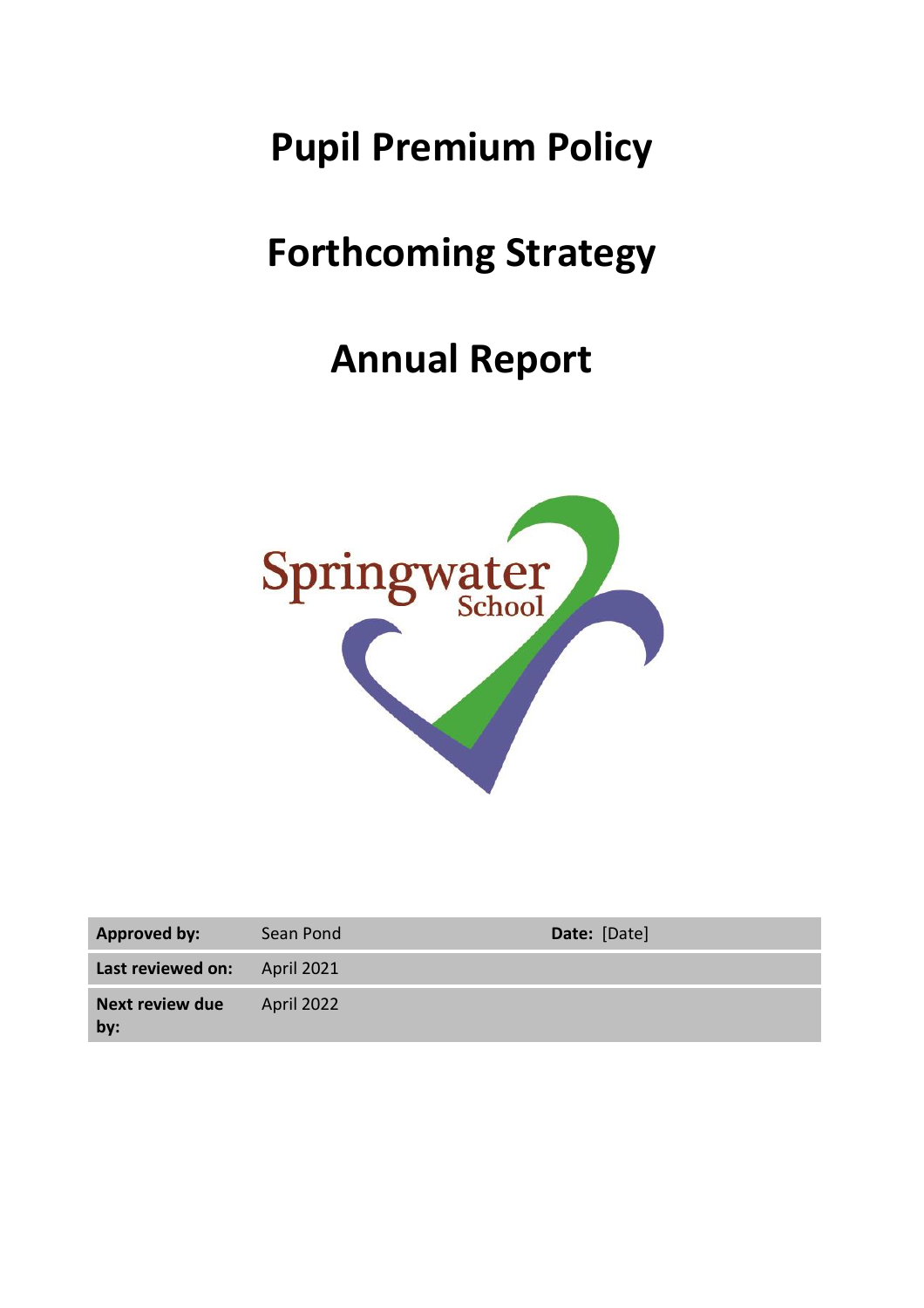# **Contents**

#### **1. Aims**

This document aims to:

• Provide background information about the pupil premium grant (PPG) so that all members of the school community understand its purpose and which pupils are eligible

**…………………………………………………………………………………………………………………………………………………….**

- Set out how the school will make decisions on pupil premium spending
- Summarise the roles and responsibilities of those involved in managing the pupil premium in school
- Outline the forthcoming strategy for next academic year
- Review the PPG spend and outcomes from last academic year

### **2. Legislation and guidance**

This document is based on the [pupil premium conditions of grant guidance \(2017-18\),](https://www.gov.uk/government/publications/pupil-premium-conditions-of-grant-2017-to-2018/pupil-premium-conditions-of-grant-2017-to-2018) published by the Education and Skills Funding Agency. It is also based on guidance from the Department for Education (DfE) on virtual school head[s' responsibilities concerning the pupil premium](https://www.gov.uk/guidance/pupil-premium-virtual-school-heads-responsibilities), and the [service premium.](https://www.gov.uk/guidance/service-premium-information-for-schools)

In addition, this document refers to the DfE's information on [what maintained schools must](https://www.gov.uk/guidance/what-maintained-schools-must-publish-online#pupil-premium)  [publish online.](https://www.gov.uk/guidance/what-maintained-schools-must-publish-online#pupil-premium)

### **3. Purpose of the grant**

The PPG is additional funding allocated to publicly funded schools to raise the attainment of disadvantaged pupils and support pupils with parents in the armed forces. The school will use the grant to support these groups, which comprise pupils with a range of different abilities, to narrow any achievement gaps between them and their peers. We also recognise that not all pupils eligible for pupil premium funding will have lower attainment than their peers. In such cases, the grant will be used to help improve pupils' progress and attainment so that they can reach their full potential.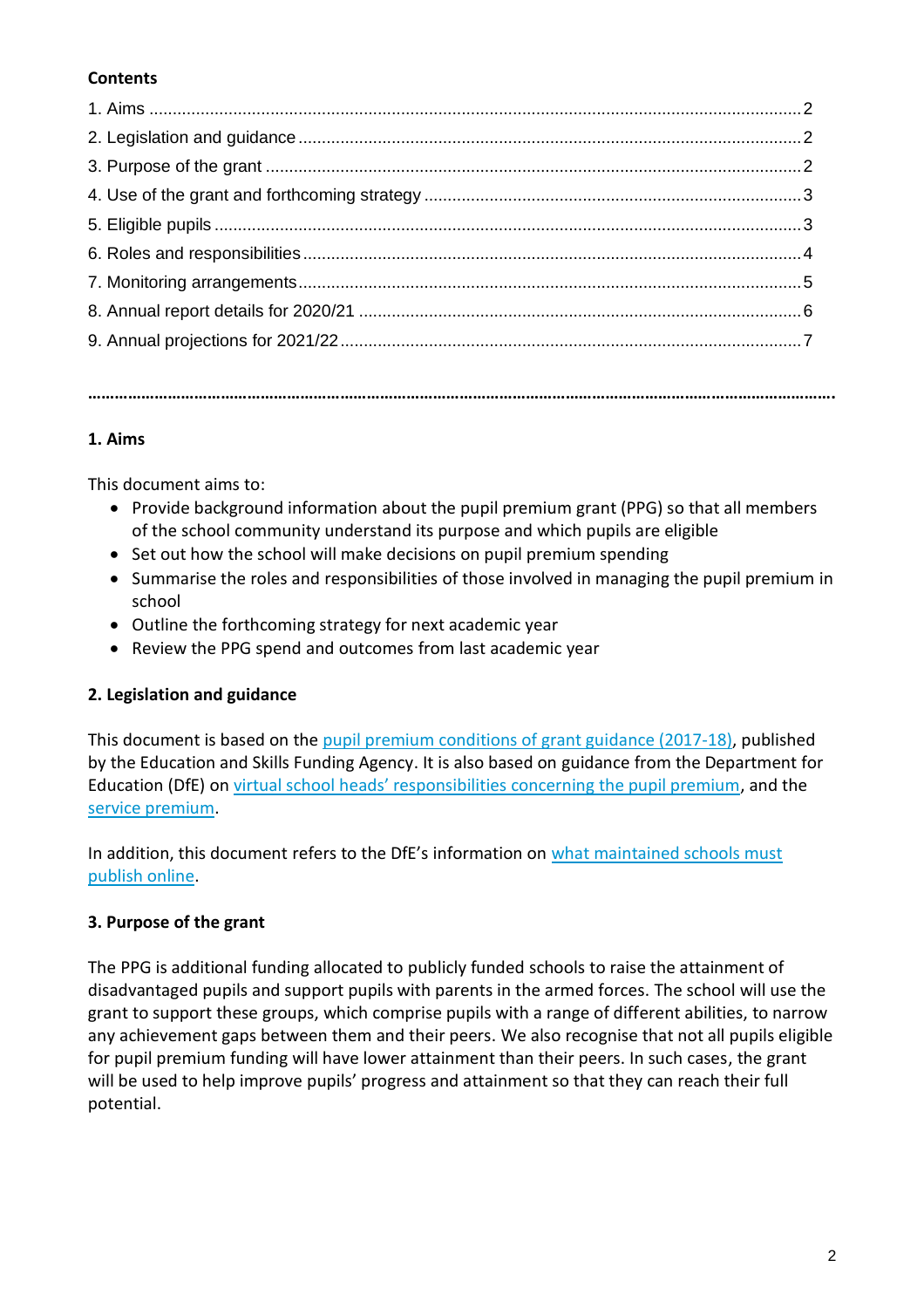#### **4. Use of the grant and forthcoming strategy**

Decisions about how the PPG is spent in our school, are based on a number of influencing factors. Our school caters for pupils aged 2-19. It is set in a suburban part of the affluent town of Harrogate and serves this town and the surrounding areas as far as Selby.

A summary of the main barriers to educational achievement faced by eligible pupils:

- Cognition and Learning Needs
- Communication and Interaction Needs
- Social, Emotional and Mental Health Needs (including challenging behaviour)
- Sensory and/or Physical Needs

We use evidence to inform our decisions on pupil premium spending, by learning from what works in our school and by using evidence-based research and resources from The Education Endowment Foundation:

[https://educationendowmentfoundation.org.uk/public/files/Publications/Pupil\\_Premium\\_Guidan](https://educationendowmentfoundation.org.uk/public/files/Publications/Pupil_Premium_Guidance_iPDF.pdf) [ce\\_iPDF.pdf](https://educationendowmentfoundation.org.uk/public/files/Publications/Pupil_Premium_Guidance_iPDF.pdf)

We seek parent views on the needs of their child and how they believe the PPG should be spent. We usually do this at their child's annual review of their EHCP or during parent consultation evenings.

Some examples of how the school may use the grant include, but are not limited to:

- Music therapy
- Additional Speech and Language Therapy support
- Educational Psychology involvement
- Additional Occupational Therapy support
- Additional staffing support for pupils
- Staff training
- Funding educational visits and extra-curricular activities
- Specific, individualised resources and equipment
- Translation services to support our families for whom English is an additional language

We will publish this document on the school's use of the pupil premium in each academic year, on the school website (in line the DfE's requirements on what maintained schools must publish online). Available here:<https://www.springwater.n-yorks.sch.uk/about-us/pupil-premium>

#### **5. Eligible pupils**

The pupil premium is allocated to the school based on the number of eligible pupils in Reception and Year 11.

Eligible pupils fall into the categories explained below.

#### **5.1 Ever 6 free school meals**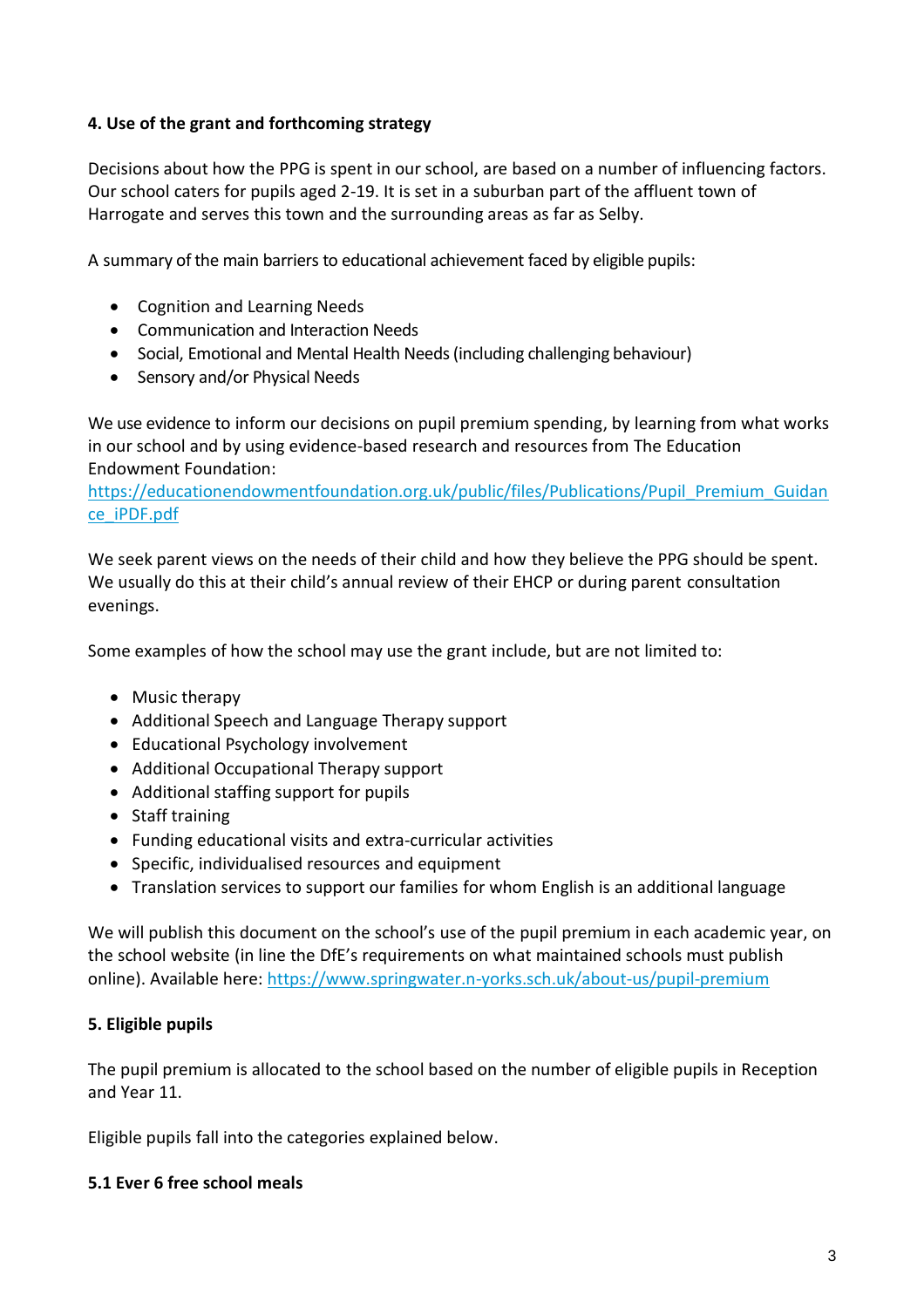Pupils recorded in the most recent January school census who are known to have been eligible for free school meals at any point in the last 6 years (as determined by the DfE's latest conditions of grant guidance).

This includes pupils first known to be eligible for free school meals in the most recent January census.

It does not include pupils who received universal infant free school meals but would not have otherwise received free lunches.

### **5.2 Looked after children**

Pupils who are in the care of, or provided with accommodation by, a local authority in England or Wales.

# **5.3 Post-looked after children**

Pupils recorded in the most recent January census and alternative provision census who were looked after by an English or Welsh local authority immediately before being adopted, or who left local authority care on a special guardianship order or child arrangements order.

# **5.4 Ever 6 service children**

Pupils:

- With a parent serving in the regular armed forces
- Who have been registered as a 'service child' in the school census at any point in the last 6 years (as determined by the DfE's latest conditions of grant guidance), including those first recorded as such in the most recent January census
- In receipt of a child pension from the Ministry of Defence because one of their parents died while serving in the armed forces

# **6. Roles and responsibilities**

### **6.1 Headteacher and pupil premium coordinator**

The headteacher and pupil premium coordinator are responsible for:

- Keeping this document up to date, and ensuring that it is implemented across the school
- Ensuring that all school staff are aware of their role in raising the attainment of disadvantaged pupils and supporting pupils with parents in the armed forces
- Planning pupil premium spending and keeping this under constant review, using an evidence-based approach and working with virtual school heads where appropriate
- Monitoring the attainment and progress of pupils eligible for the pupil premium to assess the impact of the school's use of the funding
- Reporting on the impact of pupil premium spending to the governing board on an ongoing basis
- Publishing the school's pupil premium strategy on the school website each academic year, as required by the DfE
- Providing relevant training for staff, as necessary, on supporting disadvantaged pupils and raising attainment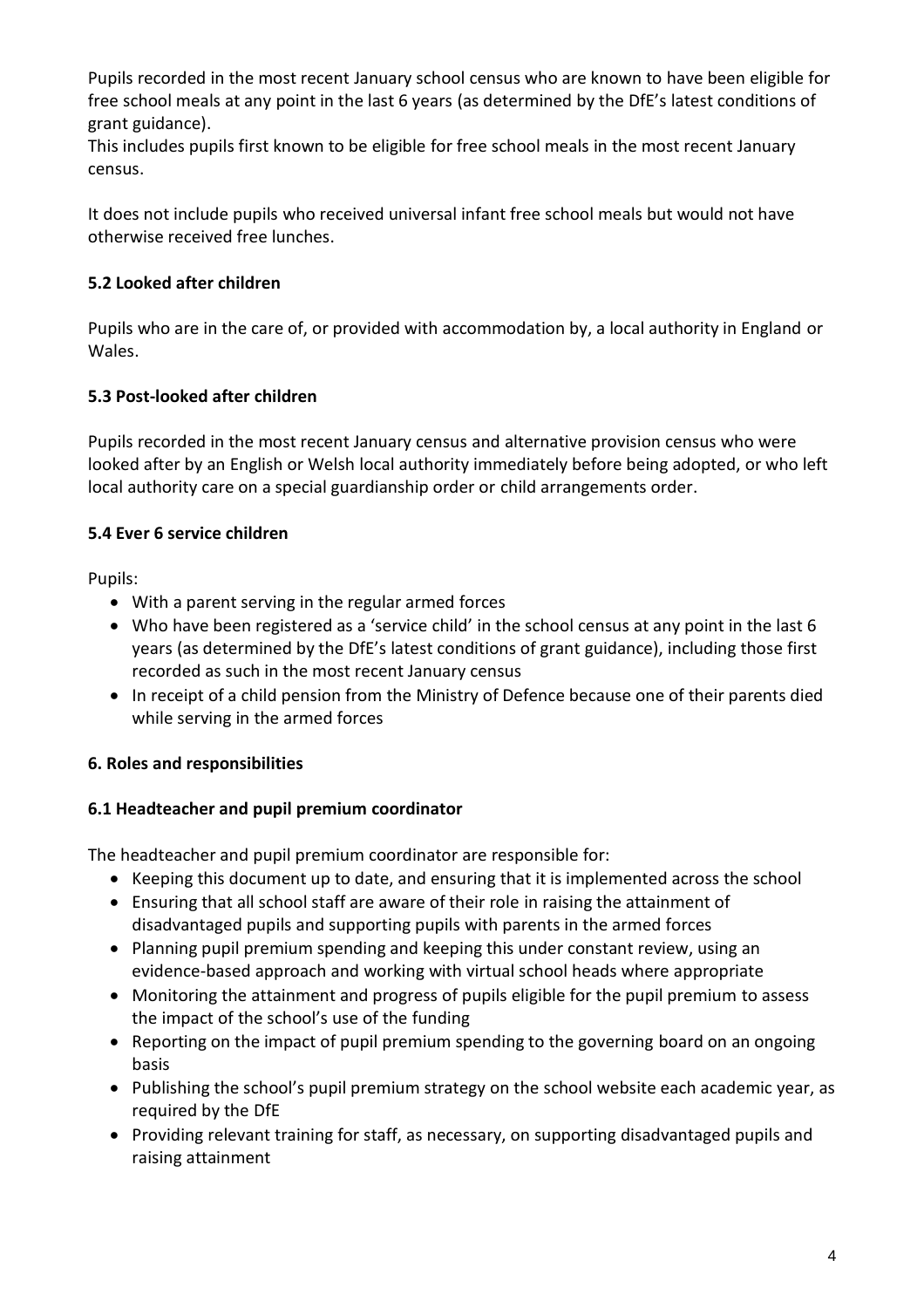### **6.2 Governors**

The governing board is responsible for:

- Holding the headteacher to account for the implementation of this policy and strategy
- Ensuring the school is using pupil premium funding appropriately, in line with the rules set out in the conditions of grant
- Monitoring the attainment and progress of pupils eligible for the pupil premium, in conjunction with the headteacher, to assess the impact and effectiveness of the school's use of the funding
- Monitoring whether the school is ensuring value for money in its use of the pupil premium
- Challenging the headteacher to use the pupil premium in the most effective way
- Setting the school's ethos and values around supporting disadvantaged members of the school community

### **6.3 Other school staff**

All school staff are responsible for:

- Implementing this policy and strategy on a day-to-day basis
- Setting high expectations for all pupils, including those eligible for the pupil premium
- Identifying pupils whose attainment is not improving in response to interventions funded by the pupil premium, and highlighting these individuals to the senior leadership team
- Sharing insights into effective practice with other school staff

#### **6.4 Virtual school heads**

Virtual school heads are responsible for managing pupil premium funding for children looked after by a local authority, and allocating it to schools. Their responsibilities include, but are not limited to:

- Identifying the eligible looked after children and informing the local authority
- Making sure methods for allocating and spending ensure that looked after children benefit without delay
- Working with each looked after child's educational setting to put together a personal education plan, agree how pupil premium funding will be spent to the meet the need identified in this plan, and ensure the funding is spent in this way
- Demonstrating how pupil premium funding is raising the achievement of looked after children

Virtual school heads are in charge of promoting the educational achievement of all the children looked after by the local authority they work for.

### **7. Monitoring arrangements**

This document will be reviewed annually by the pupil premium coordinator. At every review, it will be shared with the governing board. Resources, interventions and training purchased with the PPG will be subject to a robust system of evaluation throughout the year, to ensure there is a positive impact on pupil outcomes.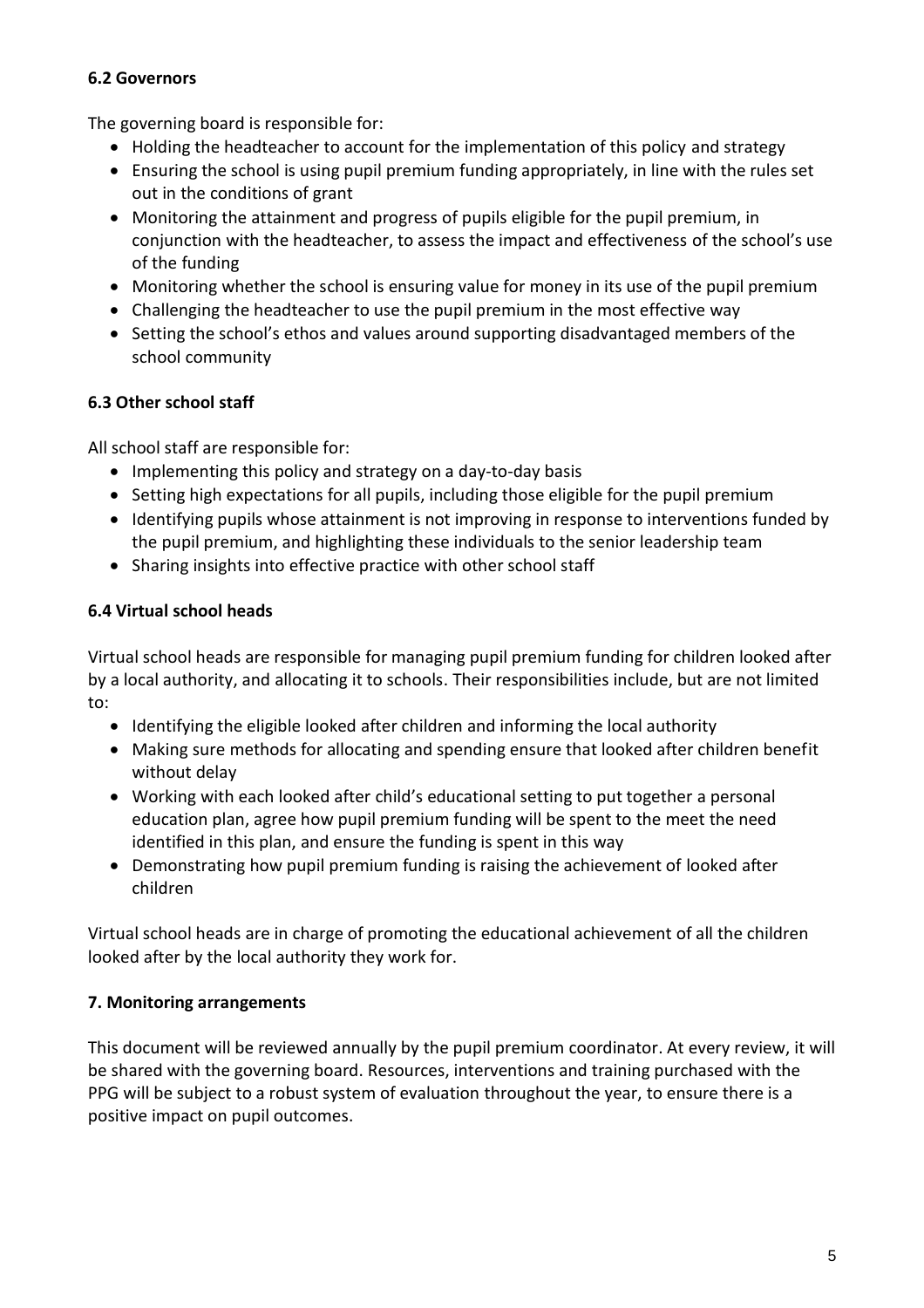#### **8. Annual report details for 2020/21**

| 2020/21                | LAC / Post-LAC<br><b>FSM</b> |            | <b>Service</b> | <b>Total</b> |
|------------------------|------------------------------|------------|----------------|--------------|
| No. of Eligible        | $6***$<br>20                 |            | 3              | $27*$        |
| <b>Pupils</b>          |                              |            |                |              |
| <b>Rates of Pupil</b>  | 11 @ £1345                   | 4 @ £1900  | £310           |              |
| Premium                | (Primary)                    | (LAC)      |                |              |
|                        |                              |            |                | £34,265      |
|                        | 9 @ £955                     | 1 @ £2345  |                |              |
|                        | (Secondary)                  | (Post-LAC) |                |              |
| <b>Overall Funding</b> | £23,390                      | £9,945     | £930           |              |

\* NB: Two pupils fall into more than one PP category (e.g. FSM and LAC)

\*\* We only receive the funding for one Post-LAC pupil as they fall into two categories (Post-LAC and Service) and we only receive funding for the lower amount of these categories (Service).

| Action /                       | Cost    | Objective                                                                                                                                                                                                                           | <b>Outcome</b>                                                                                                                                                                                                                        |
|--------------------------------|---------|-------------------------------------------------------------------------------------------------------------------------------------------------------------------------------------------------------------------------------------|---------------------------------------------------------------------------------------------------------------------------------------------------------------------------------------------------------------------------------------|
| Project                        |         |                                                                                                                                                                                                                                     |                                                                                                                                                                                                                                       |
| <b>Music Therapy</b>           | £10,000 | To support pupil's cognition and<br>learning by promoting<br>engagement, attention and<br>interaction. To improve pupils'<br>confidence in performing, and<br>increase their self-esteem and<br>ability to collaborate with others. | Unfortunately, due to the Covid-<br>19 Pandemic Music Therapy was<br>unable to go ahead this year.<br>Funding allocated instead to staff<br>training; Emotion Coaching,<br>Supporting Pupil Wellbeing and<br>The Recovery Curriculum. |
| Curriculum<br>Resources        | £500    | To support the provision of music<br>therapy and communication and<br>interaction needs within class.                                                                                                                               | See progress towards outcomes<br>within Tapestry and pupil EHCPs<br>and LIPRs.                                                                                                                                                        |
| Additional<br>SaLT sessions    | £3,500  | To support communication and<br>interaction needs.                                                                                                                                                                                  | See progress towards outcomes<br>within Tapestry and pupil EHCPs<br>and LIPRs.                                                                                                                                                        |
| Thrive<br>Approach             | £5,000  | To implement a whole school<br>approach to support pupil's<br>social, emotional and mental<br>health needs.                                                                                                                         | Method of assessing this to be<br>developed next academic year,<br>but staff already implementing<br>strategies and approaches.                                                                                                       |
| <b>Staff Training</b>          | £8,000  | Continued professional<br>development to develop staff<br>understanding of pupil needs<br>and pedagogical approaches to<br>provide better support to<br>pupils.                                                                     | See staff CPD records for details<br>of training.                                                                                                                                                                                     |
| Translation<br><b>Services</b> | £1,000  | To provide translation support<br>for our teachers to<br>communicate with the families<br>of our pupils who use English as<br>a second language.                                                                                    | Improved communication (and<br>therefore outcomes for pupils)<br>between those families.                                                                                                                                              |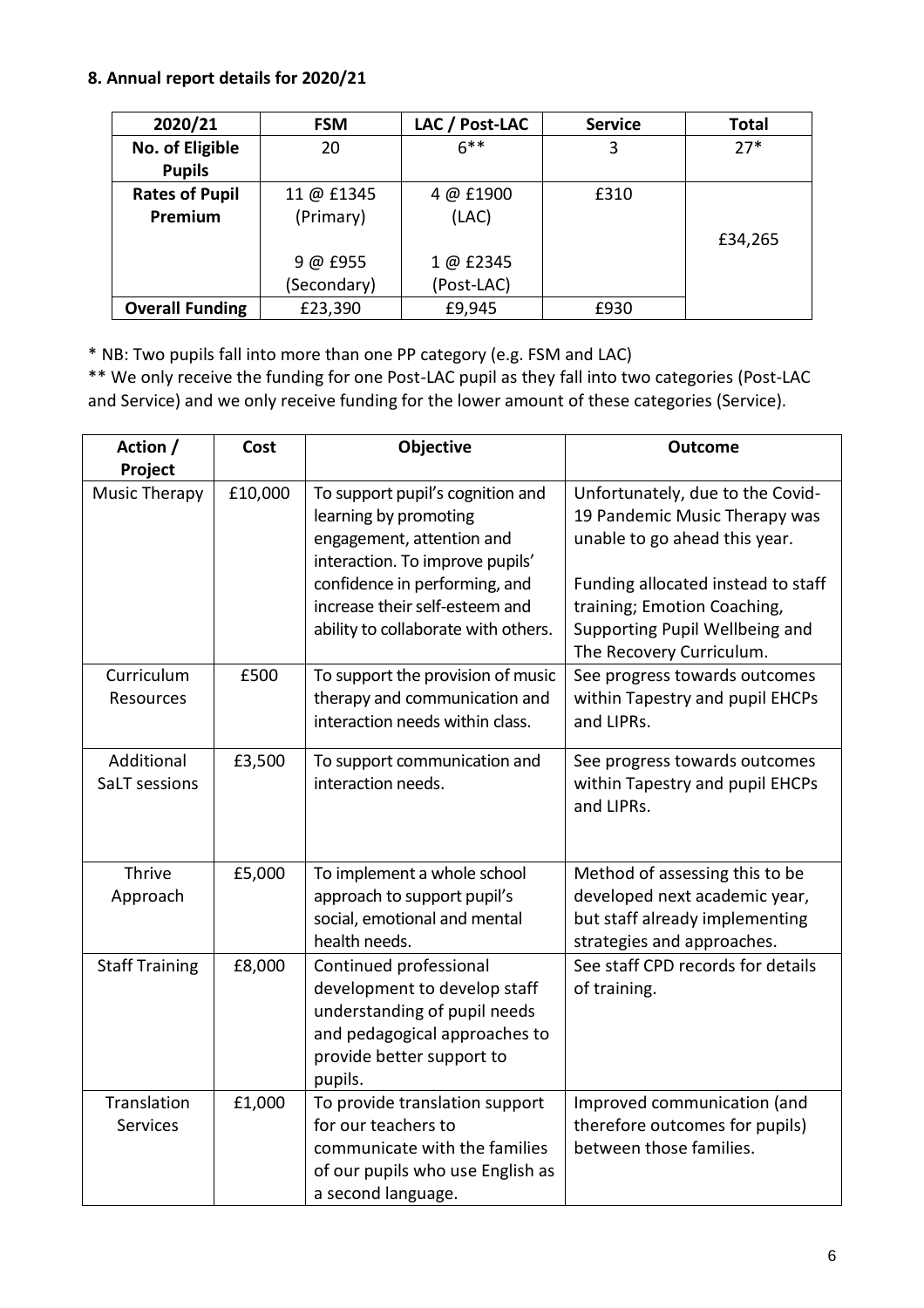| <b>Staffing</b> | £5,000    | To provide staff during music        | Unfortunately, due to the Covid-   |
|-----------------|-----------|--------------------------------------|------------------------------------|
|                 |           | therapy sessions to support the      | 19 Pandemic Music Therapy was      |
|                 | *£3000    | engagement of pupils and enable      | unable to go ahead this year.      |
|                 | of this   | strategies to be learnt by the staff |                                    |
|                 | will roll | and employed back in the             | Funding allocated instead to staff |
|                 | over into | classroom.                           | training; Emotion Coaching,        |
|                 | next year |                                      | Supporting Pupil Wellbeing and     |
|                 | to fund   |                                      | The Recovery Curriculum.           |
|                 | Attention |                                      |                                    |
|                 | Autism    |                                      |                                    |
| Other           | £1,265    | Any other significant intervention   |                                    |
|                 |           | that is identified throughout the    |                                    |
|                 |           | year.                                |                                    |
| <b>Total</b>    | £34,265   |                                      |                                    |

#### **Pupil Progress:**

This section of our report this year looks quite different. This is due to the Covid-19 Pandemic. Pupil education, progress and data gathering has been significantly disrupted for the 2020-21 pupil premium year. The DfE did not require academic data for the Summer term 2020. In the Autumn term 2020, pupils who were in school were accessing a Recovery Curriculum. In the Spring term 2021, some pupils were in school for half a term. Others have been shielding throughout the pandemic due to complex health needs. Progress has been at expected levels throughout the pupil premium year, in line with the disruption to education caused by the pandemic. Individual pupil progress can be seen within Learning Intention Progress Records, Education Health and Care Plans and the evidence for this is recorded within Tapestry.

# **9. Annual projections for 2021/22**

| 2021/22                | <b>FSM</b>              | <b>LAC</b> | <b>Service</b> | <b>Total</b> |
|------------------------|-------------------------|------------|----------------|--------------|
| No. of Eligible        | 19                      | 2          |                | $22*$        |
| <b>Pupils</b>          |                         |            |                |              |
| <b>Rates of Pupil</b>  | 2 @ £1900<br>13 @ £1345 |            | £310           | £27,325      |
| Premium                | (Primary)               | (LAC)      |                |              |
|                        |                         |            |                |              |
|                        | 6 @ £955                |            |                |              |
|                        | (Secondary)             |            |                |              |
| <b>Overall Funding</b> | £23,215                 | £3,800     | £310           |              |

\*NB – We have 21 pupils who receive PP funding, but one of them falls into two categories (FSM and LAC) so we receive funding for both of these categories for this pupil.

| Action /              | <b>Estimated</b> | <b>Objective</b>              | <b>Outcome</b> |
|-----------------------|------------------|-------------------------------|----------------|
| Project               | Cost             |                               |                |
| <b>Staff Training</b> | £6000            | Continued professional        |                |
|                       |                  | development to develop staff  |                |
|                       | Plus             | understanding of pupil needs  |                |
|                       | £3000            | and pedagogical approaches to |                |
|                       | rolled           | provide better support to     |                |
|                       | over for         | pupils.                       |                |